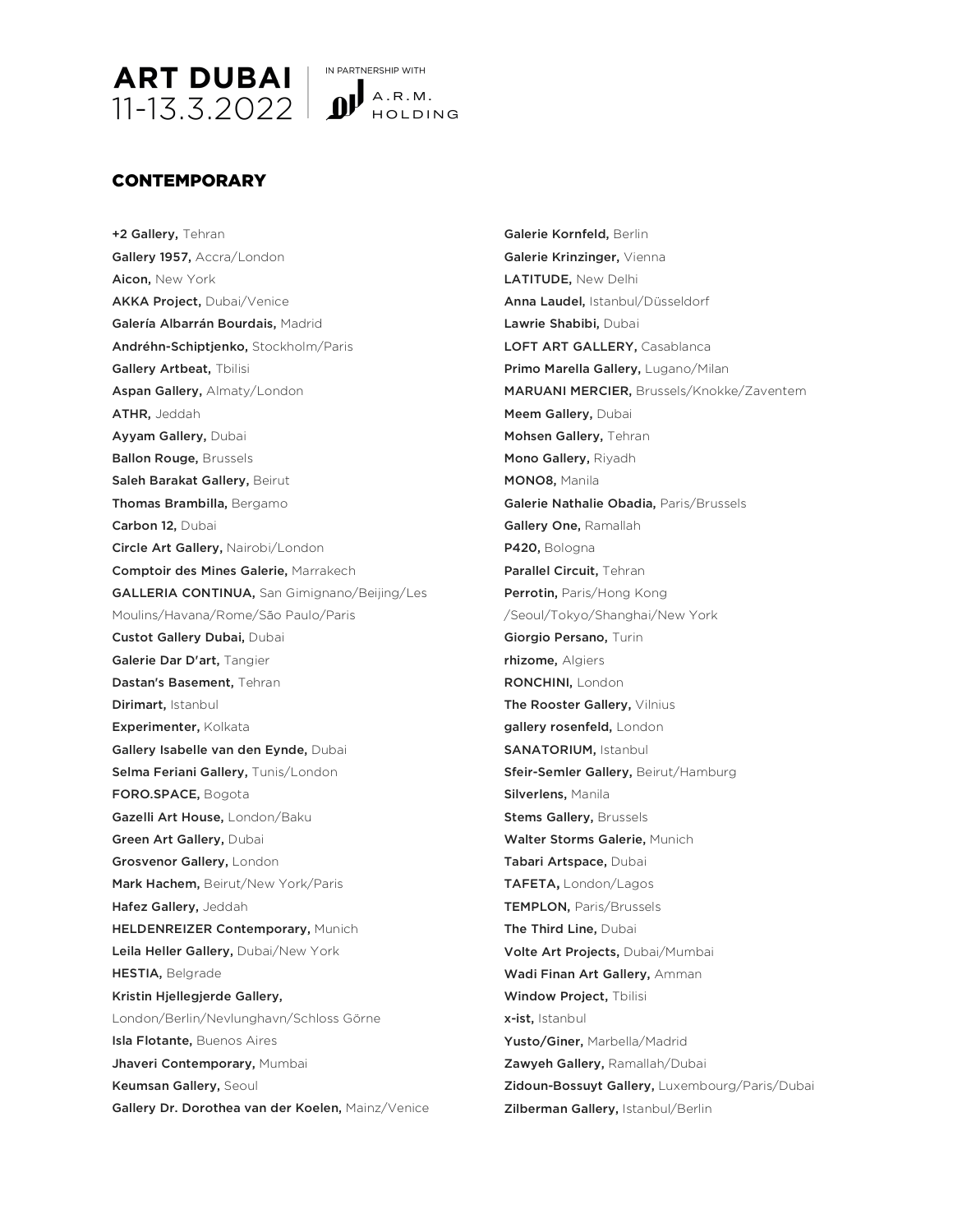

IN PARTNERSHIP WITH HOLDING

# BAWWABA

Curated by Nancy Adajania (India), cultural theorist and independent curator.

Blueprint12, New Delhi Galerie Julien Cadet, Paris Canvas Gallery, Karachi Jahmek Contemporary Art, Luanda Madragoa, Lisbon NATURE MORTE, New Delhi Rele Gallery, Lagos/Los Angeles TARQ, Mumbai Vadehra Art Gallery, New Delhi VIGIL GONZALES, Cusco

### GALLERY **EXHIBITING ARTIST**

Vipeksha Gupta (India, 1989) Ernesto Burgos, (Chile/USA,1979) Wardha Shabbir (Pakistan, 1987) Kiluanji Kia Henda (Angola, 1979) Rodrigo Hernández (México,1983) Mona Rai (India, 1947) Tonia Nneji (Nigeria, 1992) Soghra Khurasani (India, 1983) Ranbir Kaleka (India, 1953) José Luis Martinat (Peru, 1974)

## MODERN

Curated by Sam Bardaouil (Lebanon) and Till Fellrath (Germany), Founders and Directors of Art Reoriented and Directors of the Hamburger Bahnhof, Berlin.

Agial Art Gallery**,** Beirut Aicon Art, New York Sabrina Amrani, Madrid Comptoir des Mines Galerie, Marrakech DAG, New Delhi/Mumbai/New York Eye For Art Gallery, Houston Leila Heller Gallery, Dubai/New York Emami Art, Kolkata Gallery One, Ramallah Sfeir-Semler Gallery, Beirut/Hamburg Zamalek Art Gallery, Cairo

### GALLERY EXHIBITING ARTIST

Bibi Zogbé (Lebanon, 1890-1973). K. S. Kulkarni (India, 1918-1994) Chant Avedissian (Egypt, 1951-2018) Mohamed Kacimi (Morocco, 1942–2003) Rabin Mondal (India, 1932-2019) Maqbool Fida Husain (India, 1915 -2011) Farideh Lashai (Iran, 1944-2013) Jogen Chowdhury (India, 1939) Walid Abu Shakra (Palestine, 1946-2019) Aref El Rayess (Lebanon, 1928 – 2005) Gamal El-Sagini (Egypt, 1917-1977)